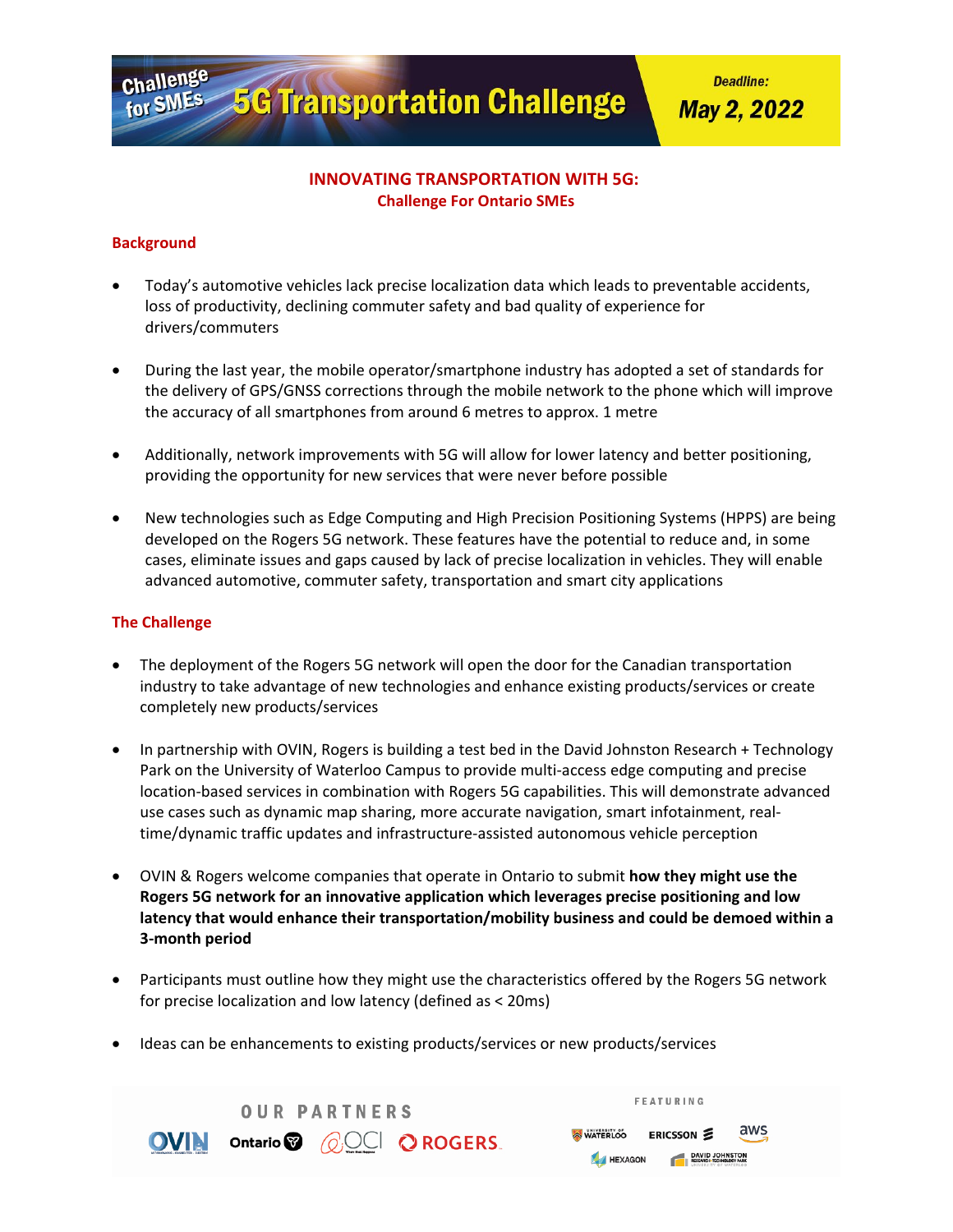

• Use cases do not have to be strictly related to automotive vehicle interactions and can include pedestrians, bicycles, scooters, motorcycles, etc.

### **The Prize**

• **The winning idea(s) will receive some funding to develop their POC** on the test bed in the David Johnston Research + Technology Park at the University of Waterloo and be supported by Rogers and its partners throughout the development. As part of the submission, applicants must outline how they would develop a POC of their idea in roughly 3 months

#### **Test Bed Overview**





**Location:** University of Waterloo: David Johnston Research + Technology Park – Hagey Blvd / Wes Graham Way **Distance:** 1km

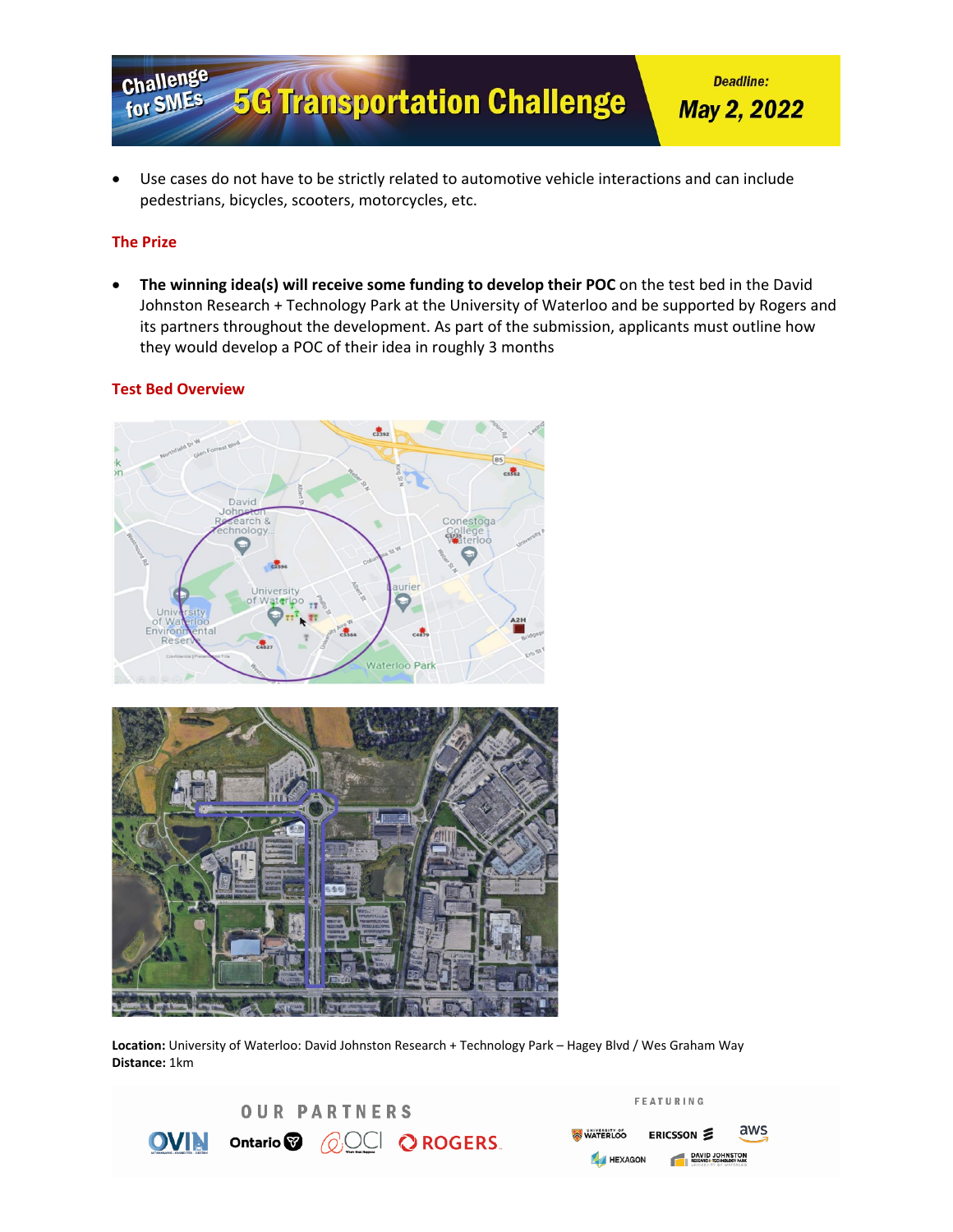**Deadline:** 

**May 2, 2022** 

- David Johnston Research + Technology Park at the University of Waterloo is the targeted test bed area to POC a winning idea
- 5G NR operation would be supported in NSA (Non-stand-alone) mode with LTE band as anchor

**5G Transportation Challenge** 

- Test bed area has Rogers 5G coverage with the following NR bands: 3.5Ghz(n78)/2.5Ghz(n41)/600Mhz(n71)
- Rogers would be providing SIMs cards to enterprises for connectivity
- Enterprises should make sure that 5G modules/TCU can connect to the Rogers 5G network using frequency bands mentioned above

#### **Hyper Precise Positioning Service**

Challenge

for SMEs

Hexagon, who is a partner of Rogers, will be providing GNSS corrections data (nRTK/PPP-RTK) within the coverage of UW test bed for precise positioning for outdoor use cases.

- GNSS corrections data will be provided both in 3GPP standardized (release 16) format over LPP/SUP protocols and Hexagon proprietary format
- Consumption of 3GPP standardized data formats by client positioning engine is recommended
- As an alternative to developing your own positioning engine, Hexagon has a beta positioning engine for Android that can be made available to challenge participants with instructions on how to request and receive the corrected, high accuracy position
- Hexagon will be providing a reasonable amount of support for challenge participants who want to develop their own positioning engine or use the Beta one from Hexagon

#### **MEC – (Multi access edge computing)**

Rogers would be providing AWS Outpost as MEC platform to host the winning idea application in edge.

- MEC Platform would reside inside the Rogers Wireless data centre collocated with user plane function to optimize user plane path and latency
- The following link describes the AWS Outpost services which can be used for low latency application to be hosted on MEC <https://aws.amazon.com/outposts/rack/features/>

Note: The test bed is continuously expanding. If your idea requires network functionality beyond what is articulated in this section, define your requirements in your response to question B.2 of the "INNOVATING TRANSPORTATION WITH 5G CHALLENGE" document and Rogers will try to accommodate.



|                 | FEATURING                                         |     |
|-----------------|---------------------------------------------------|-----|
| <b>WATERLOO</b> | ERICSSON <b>S</b>                                 | aws |
| <b>HEXAGON</b>  | <b>DAVID JOHNSTON</b><br>RESEARCH-TECHNOLOGY PARK |     |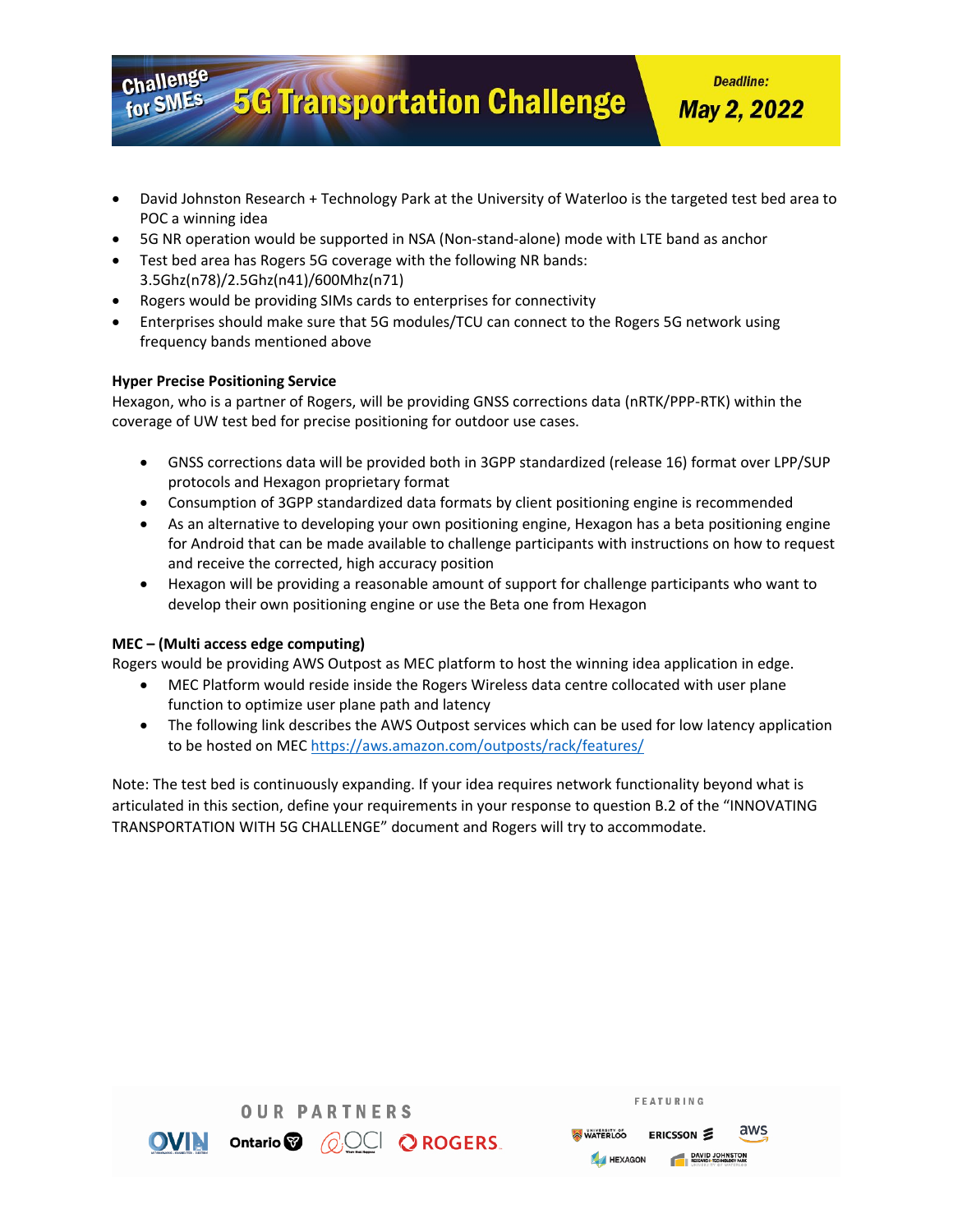**Deadline:** 

**May 2, 2022** 

## **Timeline**

| <b>Date</b>         | <b>Milestone</b>                                          | <b>Description</b>                                                                                                                                                                                                                                                                                                                            |
|---------------------|-----------------------------------------------------------|-----------------------------------------------------------------------------------------------------------------------------------------------------------------------------------------------------------------------------------------------------------------------------------------------------------------------------------------------|
| April 4, 2022       | Challenge Kickoff                                         | Question template distributed that is to be<br>completed by Ontario SMEs                                                                                                                                                                                                                                                                      |
| April 15, 2022      | <b>Submit Questions (by</b><br>17:00 EST)                 | Participants have the option to submit questions<br>about the challenge/test bed.                                                                                                                                                                                                                                                             |
| April 20-22, 2022   | Q&A Sessions                                              | Q&A Sessions with Rogers on test bed and challenge<br>(Optional)<br>Request a meeting,<br>via innovationchallenge@rci.rogers.com                                                                                                                                                                                                              |
| April 26, 2022      | Q&A Question<br>Distribution                              | Questions and answers submitted/discussed during<br>the Q&A sessions to be distributed to all participants.                                                                                                                                                                                                                                   |
| May 2, 2022         | <b>Challenge Submission</b><br>Deadline (by 17:00<br>EST) | Deadline to enter challenge. Completed question<br>template and required attachments must be<br>submitted in a zip file<br>to: innovationchallenge@rci.rogers.com                                                                                                                                                                             |
| May 24, 2022        | <b>Finalists Announced</b>                                | Rogers Technology team will assess the feasibility of<br>a POC prior to passing ideas to the judges to be<br>scored. Scores will be used to determine the top<br>teams that will pitch their ideas to the judges live.                                                                                                                        |
| w/o June 6, 2022    | <b>Final Pitch</b><br>Presentations &<br>Winner Selected  | Shortlisted participants will present their ideas to the<br>panel of judges (hybrid model; option of virtual or in-<br>person) and the winning idea will be selected.<br>During the Final Pitch Presentation, judges will have<br>the opportunity to ask questions,<br>discuss/debate/gut-check before the final winning<br>idea is selected. |
| H <sub>2</sub> 2022 | POC Planning and<br>Implementation                        | The winning team(s) will work with Rogers and<br>Rogers' partners to develop their POC on the test<br>bed at David Johnston Research + Technology Park at<br>the University of Waterloo                                                                                                                                                       |



OVIN Ontario<sup>®</sup> *QOCI* OROGERS.

FEATURING

aws **WATERLOO** ERICSSON DAVID JOHNSTON HEXAGON